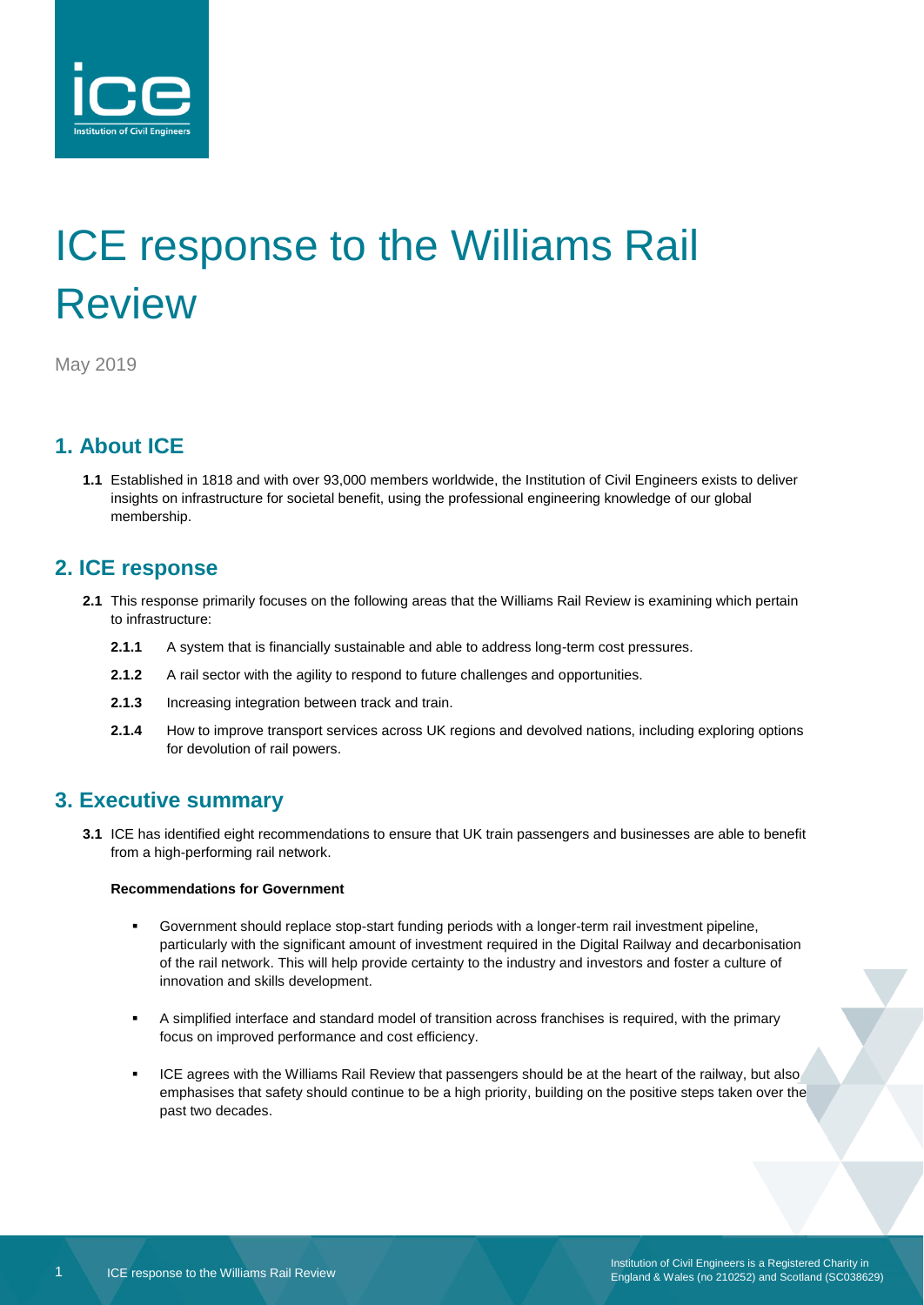

#### **Recommendations for Network Rail**

- ICE welcomes further devolution of the rail network in order to achieve better services and more targeted investment, but we believe that there should be a good operational balance, for example through longterm investment planning, high quality national intercity rail services and ensuring that rail freight remains competitive, between central and devolved networks under Network Rail's structure.
- Progress should continue to be made in delivering the Digital Railway programme. This is fundamental to transforming the passenger network and delivering a modern railway that can accommodate more trains, greater and faster connections, and better reliability. The successful delivery of the programme will also mean more efficient rail freight operations through timetable flexibility, a greater availability of paths and optimised running.

#### **Cross-cutting recommendations**

- Industry, government and the supply chain should work together to develop a long-term, integrated training model to ensure better decision-making and better outcomes for the rail sector in the future. This should begin at apprentice level and continue as lifelong learning through to leadership and management.
- The benefits of the Infrastructure Client Group's Project 13 approach must be considered in project and programme delivery. This would enable long-term relationships and closer collaboration on major rail programmes and projects, allowing suppliers and advisors to better know their customers and adapt and develop appropriate methods and products for their needs. Engaging the supply chain earlier and more strategically will also foster an environment where innovation in terms of both products and processes can be brought to the fore, increasing the chance of successful and productive deployment.
- Combined responsibility for local development, infrastructure and service delivery together with contractual incentives will go some way to improving the current system. Consideration must also be given to joining up rail enhancements with wider planning issues across local authorities.

#### **4. Introduction**

- **4.1** Rail travel has seen a surge in demand in the 20 years since the privatisation of British Rail.<sup>1</sup> Journey numbers have more than doubled since 1997 yet, despite this, rail fares remain the highest in Europe.<sup>2</sup> However, improvements have been made – services per day have increased markedly, the cost of running the railway has fallen by 20% since 2003-04, supporting a 255% increase in investment over the same period, while the safety record of the industry is the best of the ten largest railways networks in Europe.<sup>34</sup>
- **4.2** 87% of forthcoming pipeline spend on rail is due to come from the public sector.<sup>5</sup> This is being driven by major projects like High Speed 2, Northern Powerhouse Rail and Crossrail 2, which seek to create a better-connected Britain and a more reliable train service. In 2016/17, the private sector invested £925m in rail infrastructure, most

l <sup>1</sup> Department for Transport (2018), [Rail Factsheet](https://assets.publishing.service.gov.uk/government/uploads/system/uploads/attachment_data/file/761352/rail-factsheet-2018.pdf)

<sup>&</sup>lt;sup>2</sup> TUC (2018), [UK commuters spend up to 5 times as much of their salary on rail fares as other Europeans](https://www.tuc.org.uk/news/national/uk-commuters-spend-5-times-much-their-salary-rail-fares-other-europeans-finds-tuc)

<sup>&</sup>lt;sup>3</sup> Rail Delivery Group (2017)[, Partnership railway's transformation in numbers](https://www.raildeliverygroup.com/files/Publications/2017-12-industry-dataset.pdf)

<sup>4</sup> Rail Safety and Standards Board (2018), [Annual Safety Performance Report 2017/18](https://www.rssb.co.uk/Library/risk-analysis-and-safety-reporting/annual-safety-performance-report-2017-18.pdf)

<sup>&</sup>lt;sup>5</sup> Infrastructure and Projects Authority (2017), [Analysis of the National Infrastructure and Construction Pipeline](https://assets.publishing.service.gov.uk/government/uploads/system/uploads/attachment_data/file/665332/Analysis_of_National_Infrastructure_and_Construction_Pipeline_2017.pdf)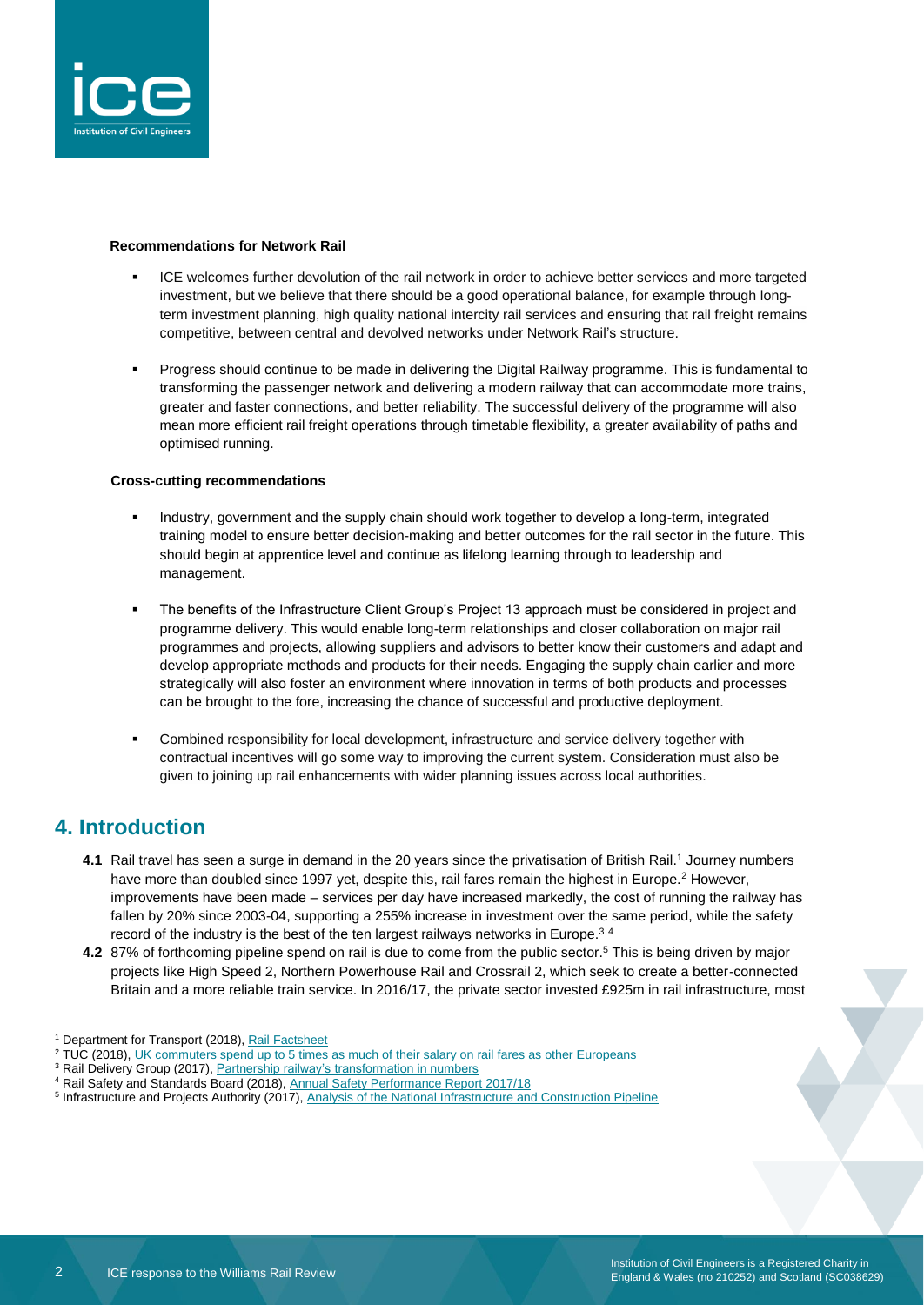

of which was on rolling stock – this compares to £4.2bn of government support in the same period.<sup>6</sup> Despite record investment, customer satisfaction rates portray a mixed picture, with some train operating companies scoring as low as 27% for satisfaction with value for money.<sup>7</sup>

**4.3** ICE's National Needs Assessment, published in 2016, recommended that the Government should increase investment in the commuter rail network to ensure the economic development of urban centres is not constrained by overcrowding and congestion. Substantive funding for transport should be devolved to local and regional authorities to allow them to invest in the growth of their economies.<sup>8</sup> Additionally, electrification of the rail network must take place and be done at pace in order to meet carbon reduction targets – the National Needs Assessment found that, to achieve decarbonisation by 2050, 300km of rail track must be electrified per year.<sup>9</sup>

# **5. A system that is financially sustainable and able to address long-term cost pressures**

- **5.1** There is a need to view rail as, ultimately, an infrastructure system. This system works as a series of parts and requires continuity in terms of funding and organisational structure to be able to deliver the best possible service to passengers. At present, there are a number of frontiers that complicate the system.
- **5.2** One of the most prominent of these is that track and train operate on different cycles. Franchises are typically an average of 7 years in length, though have generally increased to longer periods in recent years. This cycle does not align with Network Rail's five-year Control Periods and the Department for Transport's own longer-term investment plans. The manufacturing and supply side of the sector operate on long-term cycles, but rely on a degree of certainty from the public and private sectors in order to deliver their products to market. Replacing stopstart funding periods with a longer-term investment pipeline, particularly with the significant amount of investment needed in the Digital Railway and a need for decarbonisation, will help provide certainty to the industry and investors and foster a culture of innovation and skills development.
- **5.3** Having relatively short franchise periods means that the operators' ability to invest in improvements is limited to that particular timeframe; investment in business and productivity improvements, including on staff and technology, often takes many more years to bear fruit in other sectors and therefore benefits may be being missed out under the current model. Additionally, changes to franchise operator also means a complete change in senior management and organisational structure, potentially resulting in inefficiencies. A simplified interface and standard model of transition across franchises is required, with the primary focus on improved performance and cost efficiency.
- **5.4** A notable exception is the Chiltern Railways franchise, a unique 20-year agreement that has allowed the private operator the time and certainty to work with and alongside Government, Network Rail, local authorities and the supply chain to deliver major improvements and investment.<sup>10 11</sup> Chiltern is consistently rated by users as one of
- <sup>6</sup> Office of Rail and Road (2017), [Rail Finance 2016-17 Annual Statistical Release](http://orr.gov.uk/__data/assets/pdf_file/0008/25757/rail-finance-statistical-release-2016-17.pdf)

<sup>&</sup>lt;sup>7</sup> Transport Focus (2018)[, National Rail Passenger Survey](http://d3cez36w5wymxj.cloudfront.net/wp-content/uploads/2018/06/19091348/NRPS-spring-2018-Main-Report-June-2018.pdf)

<sup>&</sup>lt;sup>8</sup> ICE (2016)[, National Needs Assessment](https://www.ice.org.uk/getattachment/news-and-insight/policy/national-needs-assessment-a-vision-for-uk-infrastr/National-Needs-Assessment-PDF-(1).pdf.aspx#_ga=2.229340892.1557209777.1554192908-1714938937.1528710932)

<sup>&</sup>lt;sup>9</sup> ICE (2016)[, National Needs Assessment](https://www.ice.org.uk/getattachment/news-and-insight/policy/national-needs-assessment-a-vision-for-uk-infrastr/National-Needs-Assessment-PDF-(1).pdf.aspx#_ga=2.229340892.1557209777.1554192908-1714938937.1528710932)

<sup>10</sup> London TravelWatch (2017[\) National Rail Performance Report Quarter 2 2017-18](http://www.londontravelwatch.org.uk/documents/get_lob?id=4482&field=file)

<sup>&</sup>lt;sup>11</sup> Network Rail (2010)[, £250m rail investment to bring much faster journeys for Chiltern passengers](https://www.networkrailmediacentre.co.uk/news/250m-rail-investment-to-bring-much-faster-journeys-for-chiltern-passengers)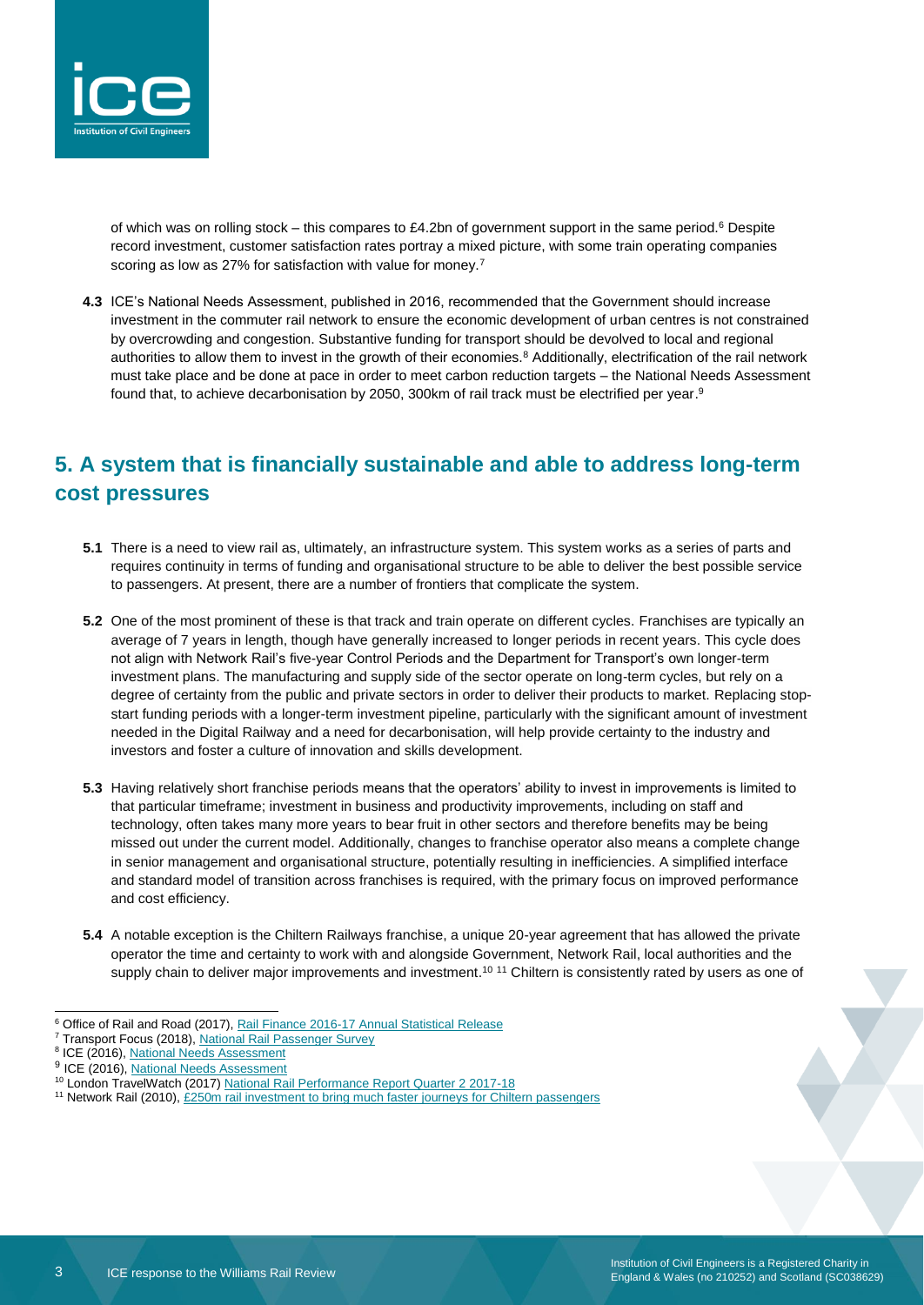

the best performing train operating companies<sup>12</sup>, has opened new stations on its routes and worked closely with Network Rail and DfT to improve existing infrastructure through its three-part Project Evergreen works programme.

**5.5** The Department for Transport (DfT) and the Treasury have indicated that they are keen to increase private instigation, design, delivery and operation of new rail capacity, issuing a call for ideas on proposals to enhance the railway which are financially credible without government support and guidance in 2018.<sup>13</sup> ICE supports these moves to provide greater consideration for market-led proposals and third-party funding and also believes further funding and financing mechanisms should be explored. Our 2018 State of the Nation report on infrastructure investment called for policy initiatives to increase the level of involvement that the private sector has in the development of the UK's rail industry. However, to boost participation, the current framework for market-led proposals requires simplification and reform so that the intellectual property associated with different bids is fairly rewarded.<sup>14</sup>

# **6. A rail sector with the agility to respond to future challenges and opportunities**

- **6.1** Decarbonisation of the transport sector is vital rail has a major role to play, both in terms of reducing the impact of the sector as a whole and providing a low carbon travel alternative to other options. The Williams Rail Review outlines the need for a rail system fit for the future, which means a requirement for resilience to be built into the network now and further investment made in a low carbon railway, including electrification. Positioning future investment in this way should be a priority.
- **6.2** Bringing through new entrants and developing the skills of those involved in delivering, maintaining and operating the railway should be a core consideration in building a rail sector with the agility to respond to future challenges. The Rail Supply Group's strategy for productivity and growth found that 3,000 new rail engineering graduates per year are required to maintain current skills levels. The paper calculates that the cost of skills shortages and gaps could cost the rail sector over £200m per year, and the Government over £350m per year.<sup>15</sup> Furthermore, the Rail Safety and Standards Board and National Skills Academy for Rail estimated that 40% of all skills shortages in the rail sector will be caused by people retiring, suggesting a rising age profile. <sup>16</sup> Viewed another way, these shortages represent an opportunity for talent to enter the sector; employers should create attractive pitches to encourage more to enter the sector given the certainty of a career.
- **6.3** An ICE review into professional skills in 2018 found that employers currently perceive a shortage of professional civil engineers in general, albeit not necessarily at graduate level.<sup>17</sup> It is therefore vital that the profession encourages bright and able people to join, and that it removes perceived barriers which may deter suitable people. Great strides have been made to make the profession more accessible to women and to people of different ethnic, class and economic groups. Several current initiatives are reinforcing the message. We strongly support these efforts, including those outlined in the Rail Sector Deal.<sup>18</sup> However, this can go further and industry, government and the supply chain should work together to develop a long-term, integrated training model

l <sup>12</sup> Transport Focus (2018), [National Rail Passenger Survey](http://d3cez36w5wymxj.cloudfront.net/wp-content/uploads/2019/01/05111216/New-Main-Report-Autumn-2018.pdf)

<sup>&</sup>lt;sup>13</sup> DfT (2018), [Rail market-led proposals](https://assets.publishing.service.gov.uk/government/uploads/system/uploads/attachment_data/file/691751/market-led-proposals-call-for-ideas.pdf)

<sup>14</sup> ICE (2018)[, State of the Nation 2018: Infrastructure Investment](https://www.ice.org.uk/ICEDevelopmentWebPortal/media/Documents/Media/Policy/ICE-SoN-Investment-2018.pdf)

<sup>&</sup>lt;sup>15</sup> Rail Supply Group (2016), **Fast Track to the Future** 

<sup>&</sup>lt;sup>16</sup> RSSB (2015), [The cost of not addressing skills issues in the rail sector](https://www.rssb.co.uk/Library/research-development-and-innovation/The-cost-of-not-addressing-skills-issues-in-the-rail-sector-RSSB-NSAR-Atkins-October-2015.pdf)

<sup>17</sup> ICE Skills Review Group (2018), [ICE Professional Skills](https://www.ice.org.uk/ICEDevelopmentWebPortal/media/Documents/News/ICE%20News/ICE-Skills-report-2018.pdf)

<sup>18</sup> HM Government (2018)[, Industrial Strategy: Rail Sector Deal](https://assets.publishing.service.gov.uk/government/uploads/system/uploads/attachment_data/file/790469/beis-rail-sector-deal-accessible.pdf)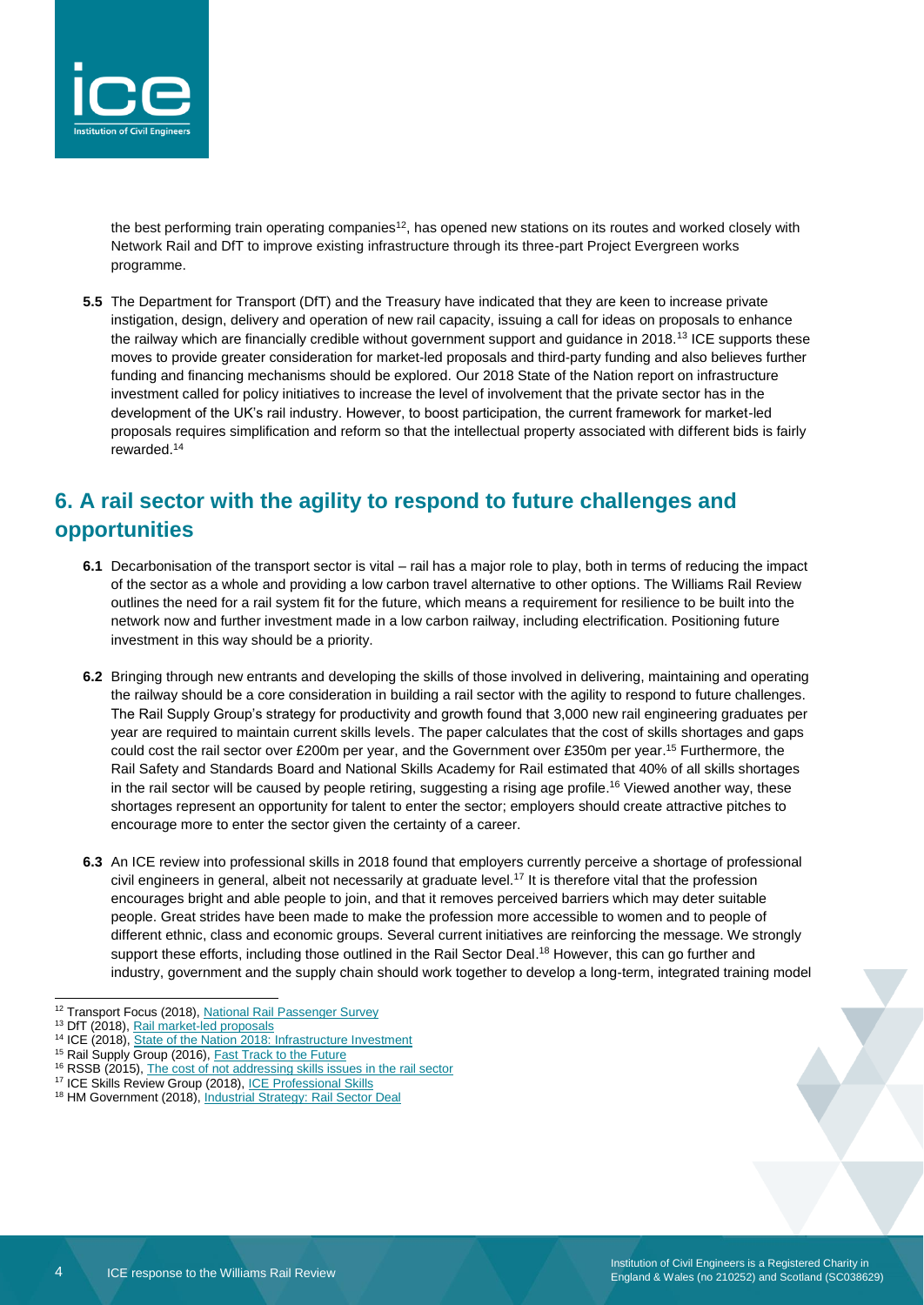

to ensure better decision-making and better outcomes for the rail sector in the future. This should begin at apprentice level and continue as lifelong learning through to leadership and management. Integrated training is one part of the solution; a system that compels project team members to communicate and share their expertise can also enable better decision-making, reduce costs in the long-term and lead to better delivery of rail projects.

- **6.4** We welcome the recognition in the *Rail in the future transport system* paper, released as part of the Williams Rail Review, that the current franchising arrangement limits commercial incentives for innovation later in the contract period.<sup>19</sup> If we are to incentivise and create shared accountability across the rail sector, objectives need to be joined-up more effectively than they are at the moment – aligning the timeframes is crucial to this, as well as allowing greater flexibility within franchise arrangements.
- **6.5** As Keith Williams has alluded to, imposing a one-dimensional structure will not be the right solution for a complex infrastructure system such as rail. To drive a fundamental improvement in the national rail system, there is a need to join-up both the management of track and trains and better integrate local and regional policy ambitions and aspirations into planning and delivery, ensuring it is agile and flexible enough to respond to local priorities.

# **7. Increasing integration between track and train**

- **7.1** The Government have taken steps to end the operational divide between track and train through its strategic vision for rail,<sup>20</sup> relaxing rules on who provides improvement for maintenance work for track and allowing for private companies operating a line under a concession to lead on maintenance. ICE welcomes steps to integrate the disparate teams providing the overall service and to concentrate on an outcomes-based approach.
- **7.2** Technology in the rail sector, primarily driven by the Digital Railway, is already driving integration to an extent. Rolling stock is becoming more complex and specific to the infrastructure it runs on, with signalling technology and track-side infrastructure soon able to be brought into the train itself. This means the current model of separate management will increasingly become outdated and unproductive, necessitating a move to greater integration between track and train. Approximately two-thirds of the rail network's signalling system needs to be replaced in the next 15 years, a significant renewal programme that will in itself bring affordability and deliverability challenges to the fore.<sup>21</sup>
- **7.3** Progressing with the Digital Railway programme is therefore fundamental to transforming the passenger network and delivering a modern railway that can accommodate more trains, greater and faster connections, and better reliability. The successful delivery of the programme, which should be progressed on a priority basis, will also mean more efficient rail freight operations through timetable flexibility, a greater availability of paths and optimised running.
- **7.4** Building on the principles of the Infrastructure Client Group's Project 13 initiative, ICE believes that a move to incentivised partnerships that take a system-wide view across the project and asset lifecycle will lead to better outcomes across a number of indicators and encourage investment in innovation and skills. An integrated approach such as this will ultimately lead to a more resilient and better value railway for passengers and industry. More information on Project 13 can be found later in this response.

<sup>&</sup>lt;sup>19</sup> DfT (2019), [Rail in the future transport system](https://assets.publishing.service.gov.uk/government/uploads/system/uploads/attachment_data/file/802472/rail-in-the-future-transport-system.pdf)

<sup>&</sup>lt;sup>20</sup> DfT (2017), [A strategic vision for rail](https://www.gov.uk/government/publications/a-strategic-vision-for-rail)

<sup>&</sup>lt;sup>21</sup> Network Rail (2018)[, Digital Railway Programme](https://cdn.networkrail.co.uk/wp-content/uploads/2018/05/Digital-Railway-Programme.pdf)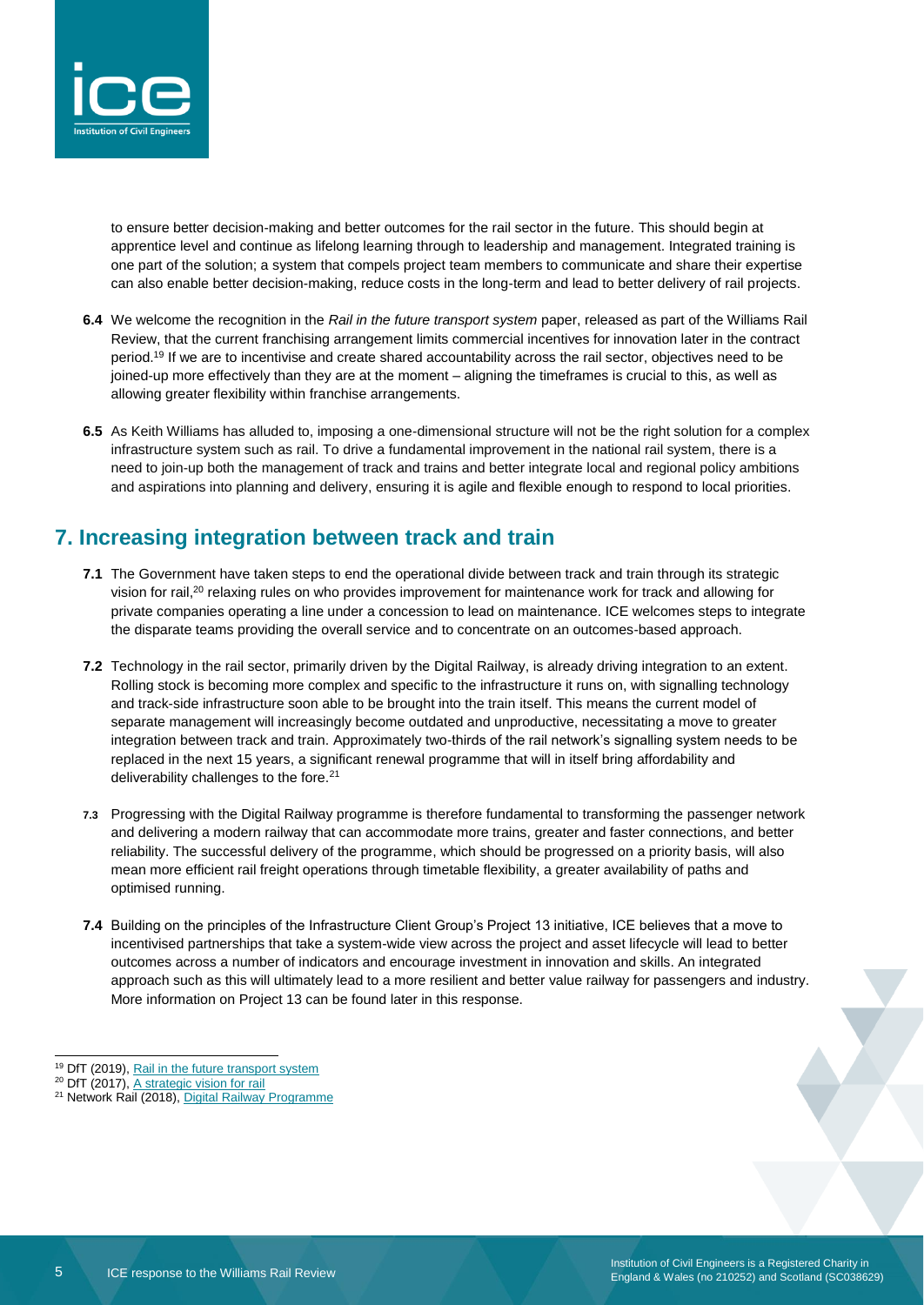

**7.5** Increasing integration between track and train is also closely aligned with the devolution of services, further outlined in the next section. With Network Rail's plans for further regionalisation<sup>22</sup>, this presents an opportunity to improve the relationship between track and train operations, create local joint operation teams, and provide businesses with clearer incentives to improve performance across both passenger and freight operations.

# **8. How to improve transport services across UK regions and devolved nations, including exploring options for devolution of rail powers**

- **8.1** Devolution of decision-making over infrastructure provision and service is desirable for four key reasons:
	- Local organisations, including local government and businesses, are better placed to adopt integrated approaches to transport , land-use planning and economic activity that meet people's needs.
	- Local and regional service providers often have a superior understanding of infrastructure networks in their area and can scale services more effectively.
	- Devolution can empower democracy by bringing local people closer to the important decisions that impact on their everyday lives.
	- It can work on a cross-infrastructure basis, devolution has had positive impacts in London, Northern Ireland, Scotland, Wales and the combined authority mayoral regions.
- **8.2** In principle, the regionalisation of the rail network is a sensible policy that can allow for greater customer focus and efficiencies. This includes local consideration of timetabling, budgetary responsibility, and standards that can be locally applied to provide better outcomes. ICE welcomes Keith Williams' announcement that a 'one-size-fitsall' approach to regionalisation of rail is unlikely to work. Devolution must be compatible with retaining a rail network that operates at a national dimension, including long-term investment planning, high quality national intercity rail services and ensuring that rail freight remains competitive and able to take more goods off our congested roads.
- **8.3** This local focus, combined with opening up the funding, financing and delivery of investment projects to third parties, will assist in driving efficiencies and value for money, with devolved route partnerships allowing a more tailored approach for regional customers.
- **8.4** While regional division makes sense from an administrative and geographical point of view, the boundaries are not always based on the type of service within those regions. If one operator runs the network through an entire region, they may prioritise intercity services over local services, potentially resulting in a poorer service for those who use trains that bring in, comparatively, less revenue. A solution could be for no single operator to have complete control over services in an entire region, or for franchise and concession agreements to make clear that different types of line require different approaches.
- **8.5** National oversight and consistent standards are vital even with a move to a regionalised model. A completely subdivided system would make it difficult to respond to critical issues affecting one or more regions, while the risk of missing the 'bigger picture' and any trends, either negative or positive, would increase. Route devolution could result in greater levels of innovation throughout the supply chain than at present, as well as allowing track renewal costs to be compared more closely region-by-region and therefore allow best practice to be benchmarked more effectively. Local innovation can also be spread as best practice nationally, for example as an

<sup>&</sup>lt;sup>22</sup> Network Rail (2019), Change afoot at Network Rail as new regional managing directors announced to drive new 'passenger first' [approach](https://www.networkrail.co.uk/feeds/change-afoot-at-network-rail-as-new-regional-managing-directors-announced-to-drive-new-passenger-first-approach/)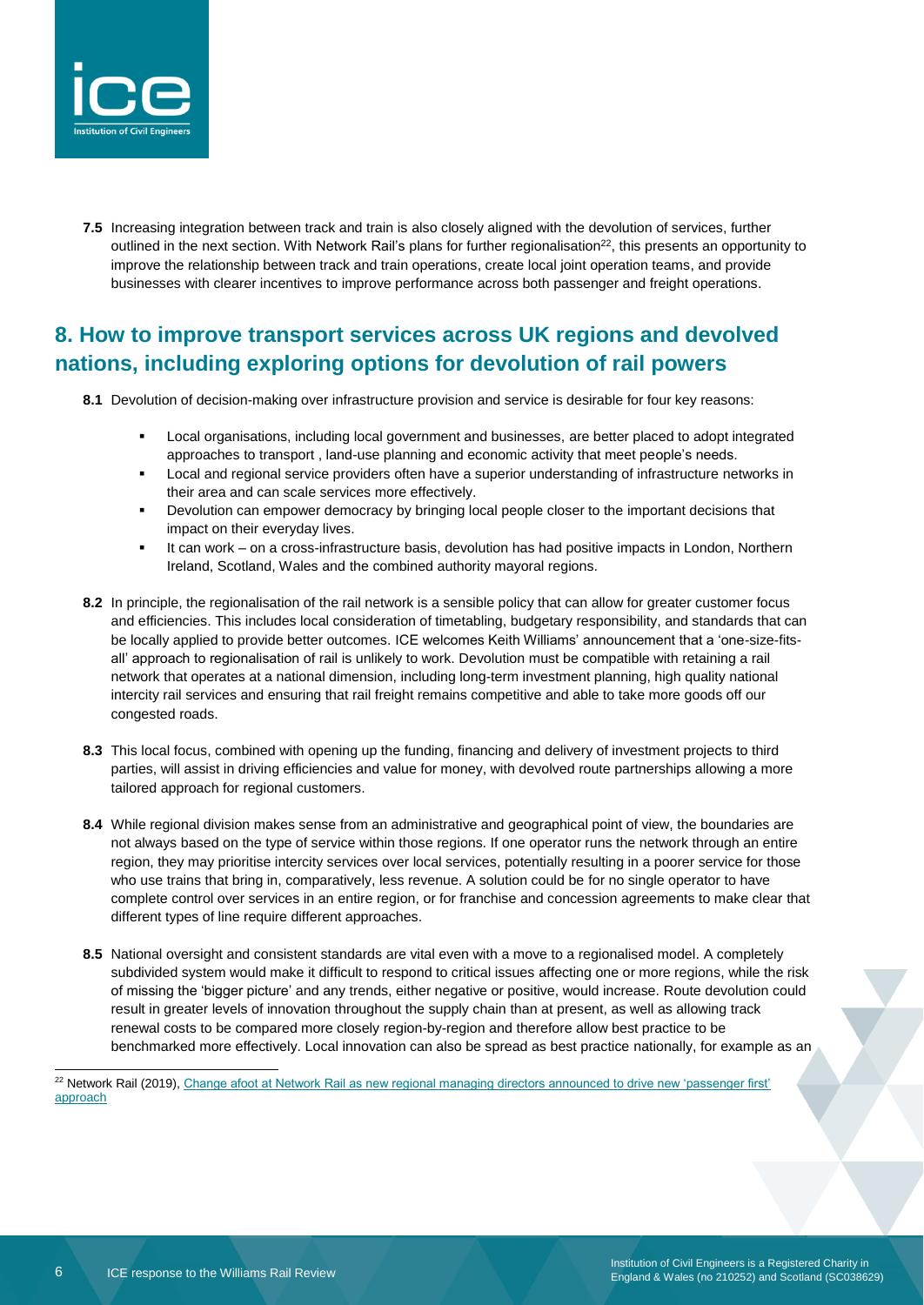

initial pilot that is tested, benchmarked and improved before being applied as appropriate to other areas of the network.

- **8.6** Skills issues and capability must also be considered as part of any move to greater regionalisation. A regional approach must ensure that there is the appropriate expertise with local knowledge in place first. This is particularly important considering the safety-criticality of the rail sector.
- **8.7** Having regional governments setting and defining the objectives, strategy and customer vision for transport in the way that Transport for Wales, Transport for Greater Manchester and Transport for London do – creates an aligning point for different stakeholders in the industry, with a strong framework for an integrated provider to deliver joined-up transport services. Combining clear frameworks and integrated operations with strong, handson regulation and transparency of the accountabilities and responsibilities that each hold, will create public confidence in the system.
- **8.8** Rail devolution should not be undertaken in isolation. Consideration must be given to joining up rail enhancements with wider planning issues across local authorities. ICE's 2016 State of the Nation: Devolution report recommended that local areas should first identify their infrastructure requirements through collaboration with local communities, relevant government departments, regulatory and delivery bodies (including regional transport bodies), local government and academia to create a regional infrastructure strategy. A systems approach within these strategies to manage the links between infrastructure sectors, particularly with consideration to resilience planning, is also important.<sup>23</sup> ICE's 2019 State of the Nation report will explore issues around housing and infrastructure provision, including transport, in greater detail.

# **9. Project 13**

- **9.1** The current business model for construction is not fit for purpose. Poor productivity and adversarial practices lead to poor outcomes for clients and infrastructure users, while the conventional approach to risk and margins often forces clients to pursue the cheapest offer.
- **9.2** The Infrastructure Client Group's Project 13, which ICE has been supporting, is an industry-wide change programme to move the industry from a transactional business model to an enterprise model, and could play a part in reducing project costs and delivering projects with better outcomes than at present.<sup>24</sup>
- **9.3** In November 2018, Network Rail became a Project 13 'early adopter', committing to implement the principles into its next generation track alliances.<sup>25</sup> This covers the Transpennine route upgrade and Infrastructure Projects Track Alliances. Project 13 aligns closely with the Williams Review's aim to put passengers first, as it focuses the organisation on customer outcomes first and foremost. As part of the 'early adopter' scheme, Network Rail will also learn from and share good practice with other infrastructure organisations in order to further improve outcomes.
- **9.4** Specifically, the Project 13 business model can support better delivery of rail projects in the following ways:
	- **Providing sufficient scope for efficiency, productivity and innovation, so that suppliers can invest** in more productive methods of construction which will pay off across a larger programme.

<sup>&</sup>lt;sup>23</sup> ICE (2016)[, State of the Nation: Devolution](https://www.ice.org.uk/getattachment/media-and-policy/policy/state-of-the-nation-2016-devolution/state-of-the-nation-2016-devolution.pdf.aspx)

<sup>&</sup>lt;sup>24</sup> Infrastructure Client Group, [Project 13](http://www.p13.org.uk/)

<sup>&</sup>lt;sup>25</sup> ICE (2018)[, Project 13 welcomes 2 new organisations](https://www.ice.org.uk/news-and-insight/latest-ice-news/project-13-welcomes-new-organisations)